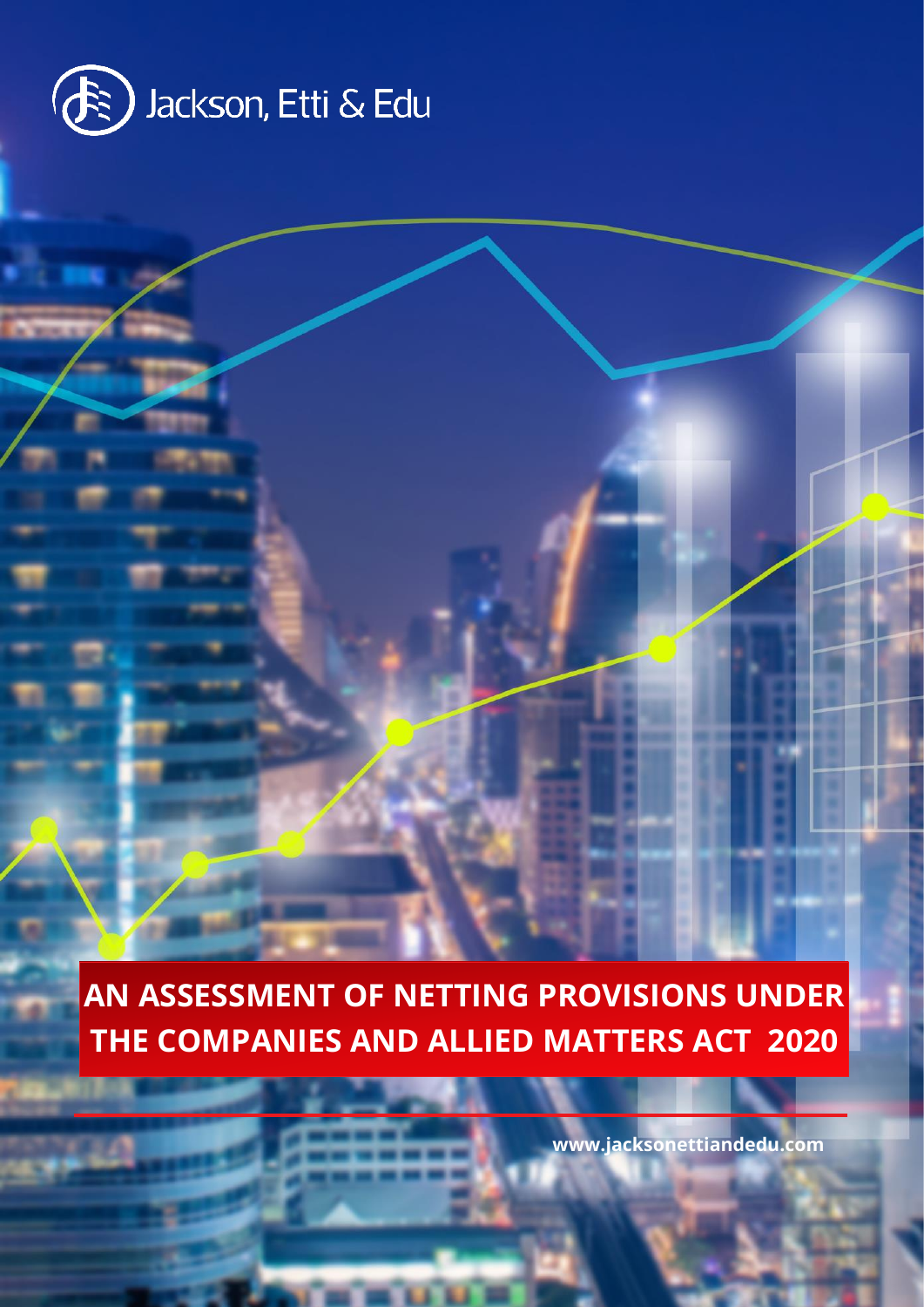

#### **INTRODUCTION**

The Companies and Allied Matters Act 2020 ('**the Act'**), which repealed the Companies and Allied Matters Act, 1990, introduced several innovative developments to aid ease of doing business in Nigeria and improve the Nigerian financial market. One of such innovative developments is the introduction of provisions on netting in financial transactions.

Netting is a mechanism by which amounts payable between contracting parties are consolidated into a single payment from one party to another. As a reconciliation tool in structured finance, netting provides contracting parties, usually in derivative transactions, a means of mitigating credit and settlement risks by aggregating two or more obligations to achieve a reduced net obligation. Mutual payment obligations are aggregated so that the party owing the greater aggregate amount makes a net payment to the party owing the lesser aggregate amount.

There are different forms of netting; however, the forms mainly used in financial transactions are 'settlement netting' and 'close out netting'. Settlement netting provisions are used where contracting parties have mutual payment obligations under an executory contract to reduce the parties' payment obligations into one payment balance and discharge a single net payment obligation from one party to the other. The objective of settlement netting is to reduce settlement risk by netting off obligations so that the only obligation of the party with outstanding payment obligations is to pay a net balance. Settlement netting is only possible in respect of payments due in the same currency (or delivery of the same commodity) and on the same date.

Close-out netting provisions provide for the termination of all unmatured open executory contracts, valuation of the parties' respective liabilities, the gains and losses arising from the valuation are then aggregated and set off against each other to produce a single amount payable by one party to the other. The objective is to reduce exposures on open or executory contracts should one party become insolvent before the value date.

## **BENEFITS OF NETTING**

One crucial benefit of netting is the reduction or elimination of credit risk. This can be done by reducing an institution's capital adequacy costs related to funded credit protection exposures by enabling its regulatory capital requirements to be measured against the net rather than gross exposures.

Another benefit is the reduction of liquidity risk. As stated above, a close-out netting provision in an executory contract would typically provide for the termination of the contract before its value or settlement date. This can be used when an event of default occurs, such as the insolvency of one of the parties.

Other benefits are a reduction of settlement risk and a reduction of systemic risk. A robust netting system generally gives rise to a thriving derivatives market.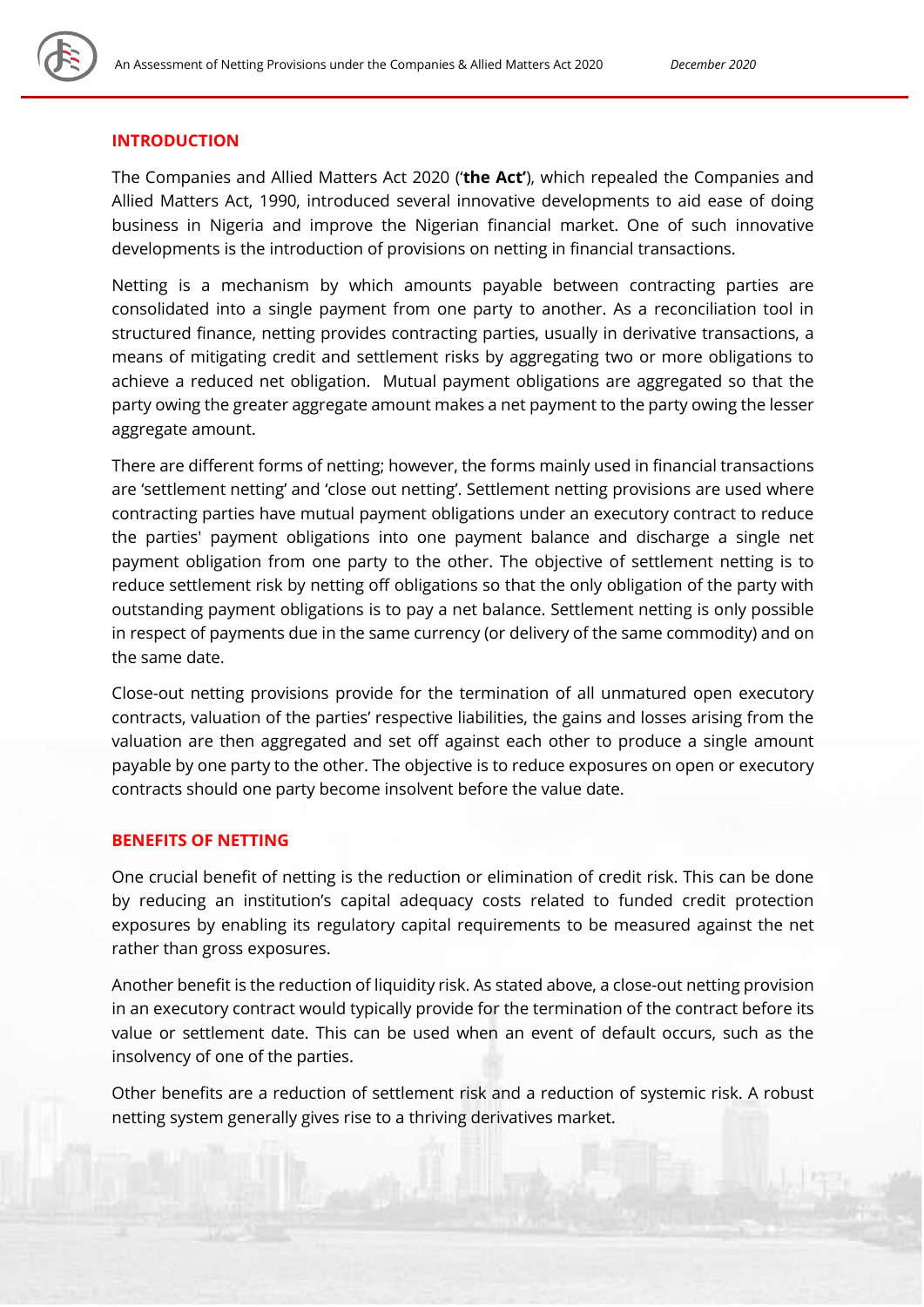## **THE LEGAL FRAMEWORK FOR NETTING IN NIGERIA**

#### **Netting prior to the Enactment of the Act**

Before the Act, there was no legislative framework or specific provisions for netting, and there were no judicial authorities on the subject. Nevertheless, parties to derivative contracts would typically rely on contractual provisions in their transactions containing netting mechanisms, hoping that the courts would enforce such provisions.

However, this did not provide enough comfort to the market as there were uncertainties with respect to the enforceability of netting provisions in contracts with Nigerian counterparties. Enforcement of close-out netting arrangements in the context of insolvency of a Nigerian party was challenging as the close-out netting provisions were subject to the mandatory provisions such as, the rules on fraudulent preference<sup>1</sup>, the discretion of the liquidator as to which contracts to honour or otherwise<sup>2</sup> and *pari passu* distribution under the repealed CAMA. These challenges slowed down the growth of the derivatives market in Nigeria.

#### **The Framework for Netting Under the Act**

With the introduction of netting provisions under Chapter 28 of the Act, statutory backing is given to netting, particularly the enforcement of contractual provisions on netting.

Under the Act, the netting provisions are, to an extent benchmarked against the International Swaps and Derivative Association (ISDA) Master Agreement.

Netting is defined under the Act<sup>3</sup> as the occurrence of the following:

- (a) Termination, liquidation, or acceleration of any payment or delivery obligation or entitlement under one or more qualified financial contracts entered into under a netting agreement;
- (b) Calculation or estimation of a close-out value, market value, liquidation value, or replacement value in respect of each obligation or entitlement or group of obligations or entitlements terminated, liquidated, or accelerated under paragraph (a);
- (c) Conversion of any values calculated or estimated under paragraph (b) into a single currency; and
- (d) Determination of the net balance of the values calculated under paragraph (b), as converted under paragraph (c), whether by operation of set-off or otherwise.

A netting agreement is defined in the Act<sup>4</sup> as any:

(a) Agreement between two parties that provides for netting of present or future payment or delivery obligations or entitlements arising under or in connection with one or more qualified financial contracts entered into under the agreement by the parties to the agreement (a "master netting agreement");

4 ibid

<sup>&</sup>lt;sup>1</sup> Section 495 (1) of the Companies and Allied Matters Act 1990

<sup>&</sup>lt;sup>2</sup> Section 499 of the Companies and Allied Matters Act 1990

<sup>&</sup>lt;sup>3</sup> Section 718 of the Act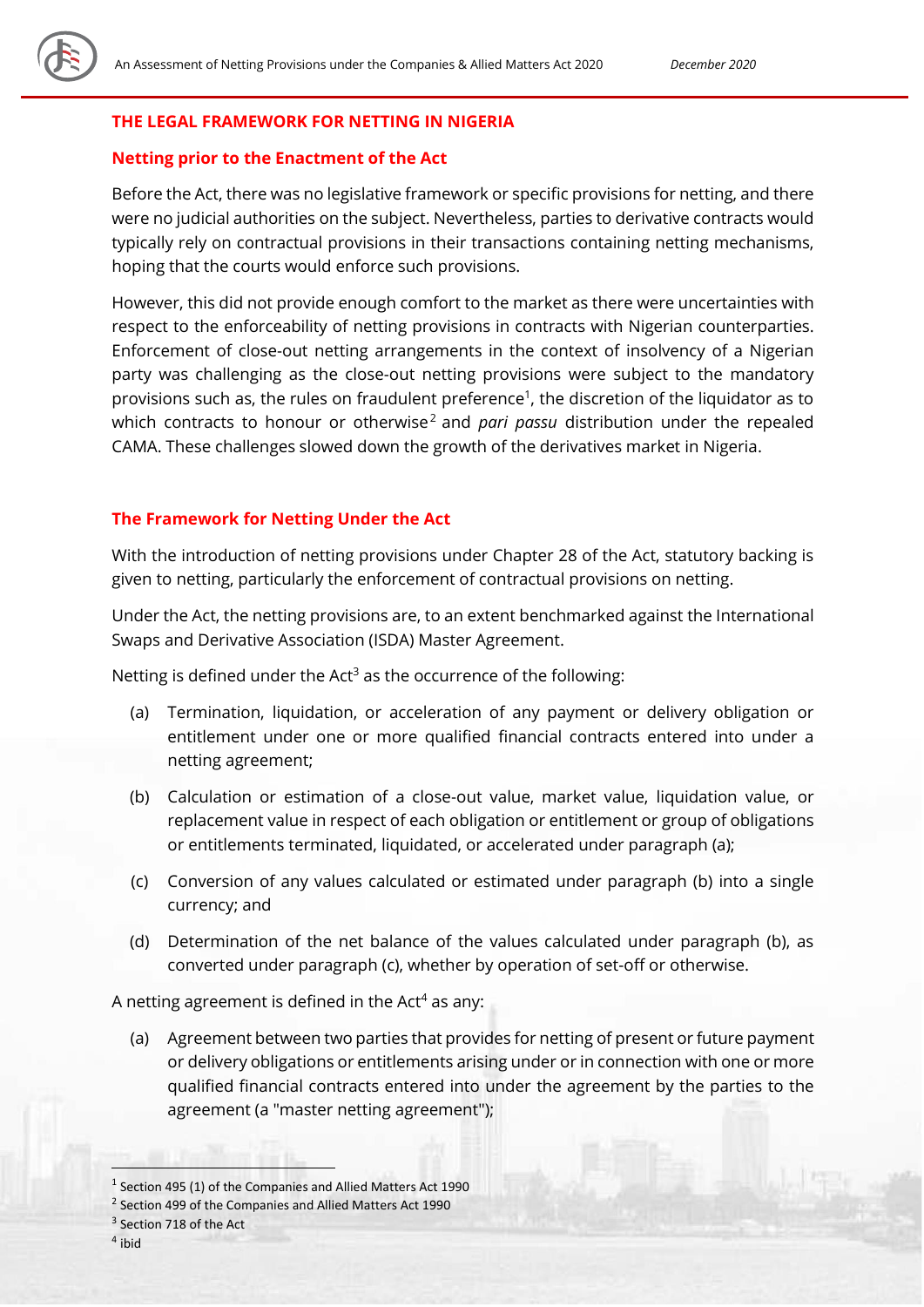

- (b) Master agreement between two parties that provides for netting of amounts due under two or more master netting agreements (a "master-master netting agreement); and
- (c) Collateral arrangement related to or forming part of one or more of the foregoing.

## **Enforceability of Netting Arrangements**

Based on the definitions above, a key criterion for the enforcement of netting provisions under the Act is that the transaction in question must be a qualified financial contract within the scope of the Act.

The Act defines a 'qualified financial contract' to mean any form of financial contracts for which payment or delivery obligations are due to be performed at or within a certain time, including futures, forwards, options, swaps, collateral arrangement, amongst others<sup>5</sup>, and any other agreement, contract or transaction a financial regulatory authority designates as such.<sup>6</sup>

The implication of this is that the definition will also accommodate other forms of financial derivatives contracts not listed in the Act, and any other form of financial contract that may be developed in the future by financial regulatory authorities such as the Central Bank of Nigeria, the Securities Exchange Commission, the National Insurance Commission and other financial services sector regulators.

The Act also expands the categories of persons who may be covered under the provisions of the Act on the enforcement of netting provisions by broadening the scope of the definition of who a person and a party is to capture natural, corporate and statutory bodies, foreign entities, supranational and international organisations.

To ensure the enforceability of netting arrangements made under qualified financial contracts in the event of insolvency of one party, the Act<sup>7</sup> has accorded netting provisions in qualified financial contracts precedence over any action of a liquidator, any provision of law relating to bankruptcy, reorganisation, composition with creditors, receivership or any other insolvency proceeding or provision of law an insolvent party may be subject to, which may seek to prevent the enforcement of netting provisions. This is a departure from what was previously obtainable before the enactment of the Act.

Therefore, the provisions of the law in relation to the prohibition of payment of a net sum after the commencement of winding up $<sup>8</sup>$ , the right of the liquidator to choose contracts to</sup> honour and which contracts to set aside<sup>9</sup>, provisions against preference and fraudulent transfers<sup>10</sup> , and the *pari passu* principle of insolvency, are now subject to the provisions on netting under the Act. Specifically in relation to fraudulent preference or transfer, section 721(6) of the Act provides that the liquidator of an insolvent party may not avoid (a) any transfer, substitution or exchange of cash, or collateral or any other interests under a netting agreement from the insolvent party to the non-insolvent party; or (b) any payment or delivery obligation incurred by the insolvent and owing to the non-insolvent party under a netting

#### 5 ibid

- <sup>6</sup> Section 719 of the Act
- $7$  Section 721(1) of the Act
- <sup>8</sup> Section 576 of the Act
- <sup>9</sup> Section 663 of the Act
- <sup>10</sup> Section 658 of the Act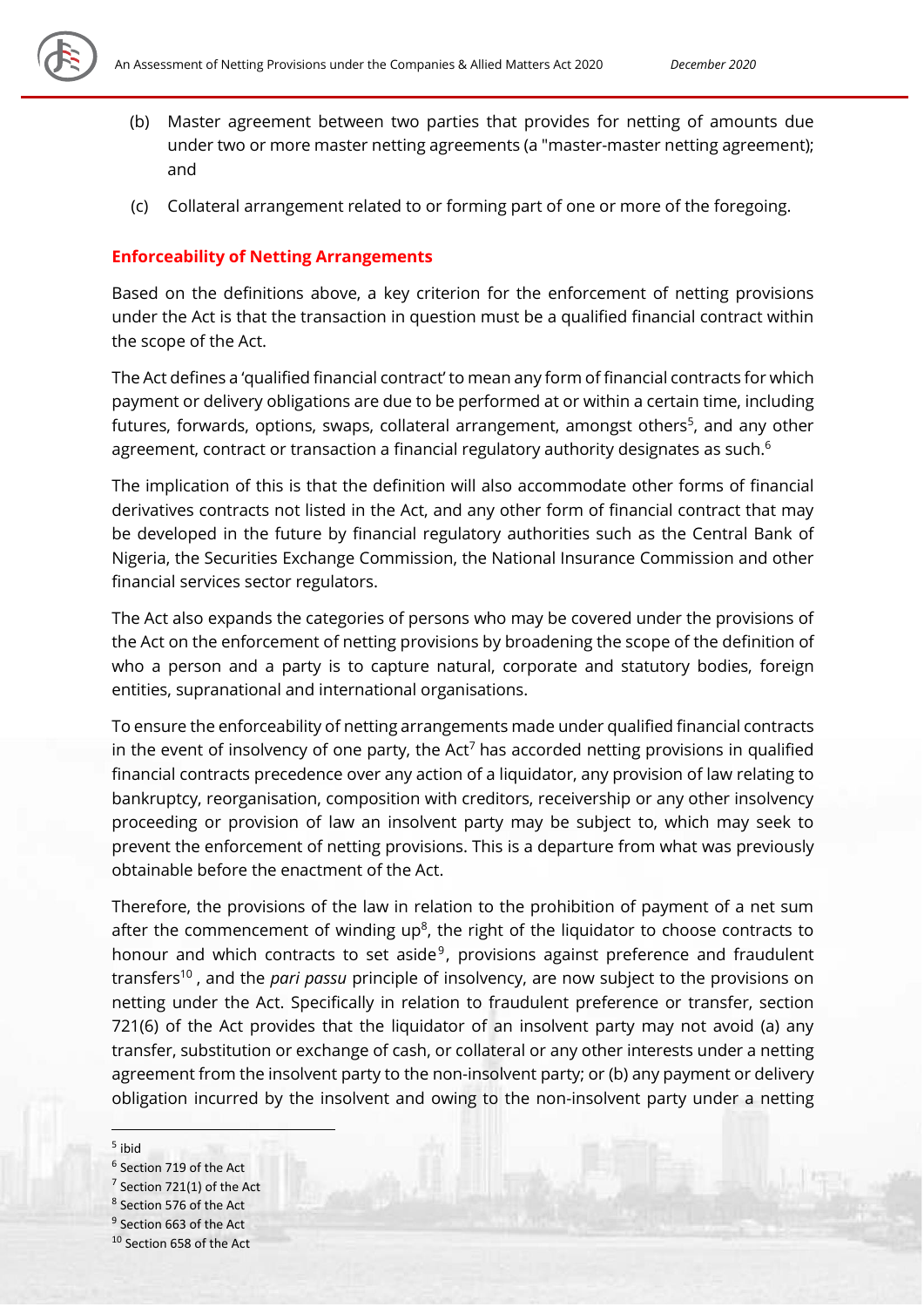

agreement on the grounds of it constituting a preference by the insolvent party to the noninsolvent party.

However, the exception to this general rule is that a liquidator may avoid the enforcement of such netting arrangement if there is clear and convincing evidence that the non-insolvent party made such transfer or incurred such obligation with actual intent to hinder, delay or defraud any entity to which the insolvent party was indebted or became indebted, on or after the date that such transfer was made or such obligation was incurred.

## **CONCLUSION**

The statutory backing provided to netting mechanisms by the Act is a positive development. It is believed that the innovations introduced by the provisions of the Act will cure critical legal deficiencies that previously impacted the development of the derivatives market. The Act will stimulate a more robust and efficient derivatives market in Nigeria, a much-desired development, which will provide, amongst others, a wide range of risk management opportunities, enhanced market liquidity, improved price discovery, reduced risk capital charges, and transaction costs as well as increased financial markets stability.<sup>11</sup>

## **Authors**

Folakemi Mogbojuri Okey Nnebedum